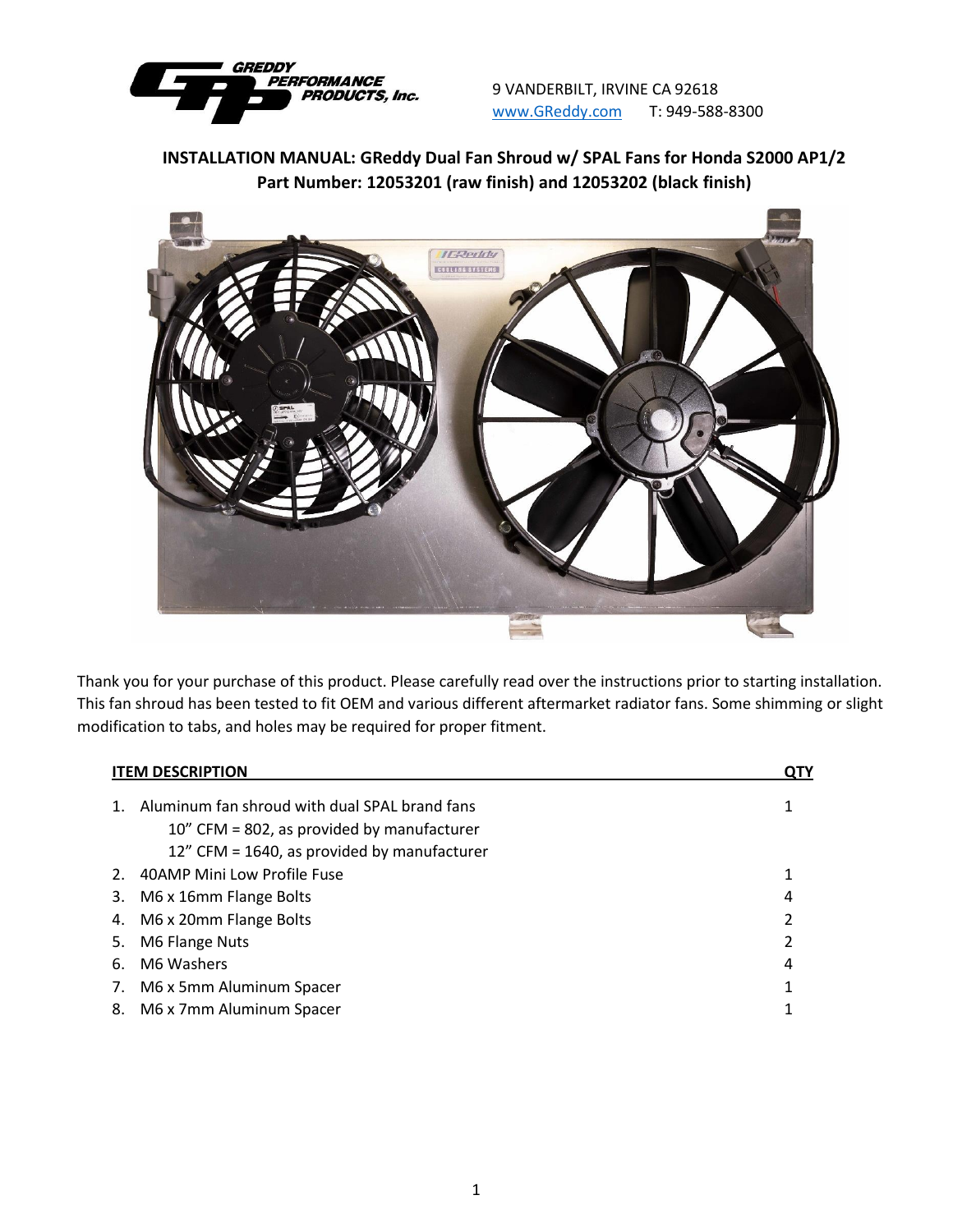## **INSTALLATION**

- 1. Disconnect battery
- 2. Remove OEM intake box if so equipped
- 3. Remove any parts that impede the removal of the OEM fan shroud
- 4. Unplug both OEM fans
- 5. Drain a small amount of engine coolant so that the upper radiator hose can be disconnected
- 6. Remove upper radiator hose from the radiator
- 7. Remove hardware securing the OEM fan shroud/fan assembly to the radiator
- 8. Slide OEM fan shroud/ fans out
- 9. Carefully slide the GReddy fan shroud in place (IT
- 10. The shroud should fit snuggly between the upper and lower radiator tanks with the shroud touching or close to the radiator fins. Depending on what radiator the vehicle is equipped with, the fitment may be tight.
- 11. Check to make sure the two tabs on the top of the shroud align with threaded holes on the radiator
- 12. Use the provided M6 x 16mm bolts to secure the upper mounting tabs to the radiator
- 13. The mounting style for the lower tabs of this shroud differ from OEM. Depending on the radiator, the provided spacers and washers may need to be used for the two lower mounting tabs.

**NOTE:** At the time of release, the shroud has been tested to fit on OEM, GReddy, Koyo and CSF Aluminum radiators with the provided hardware. Some adjustment may be needed to get all hardware into place. Start threading all the hardware before tightening to allow for the best fitment.





14. Secure lower shroud tabs to radiator with provided M6 x 16mm or M6 x 20mm bolts and nuts (ITEMS 3-5). Provided spacers and/ or washers (ITEMS 6-8) may need to be used which will depend on what radiator is being used.

NOTE: It is easier to install the shroud with the radiator out of the car but installation can be completed without removing the radiator.